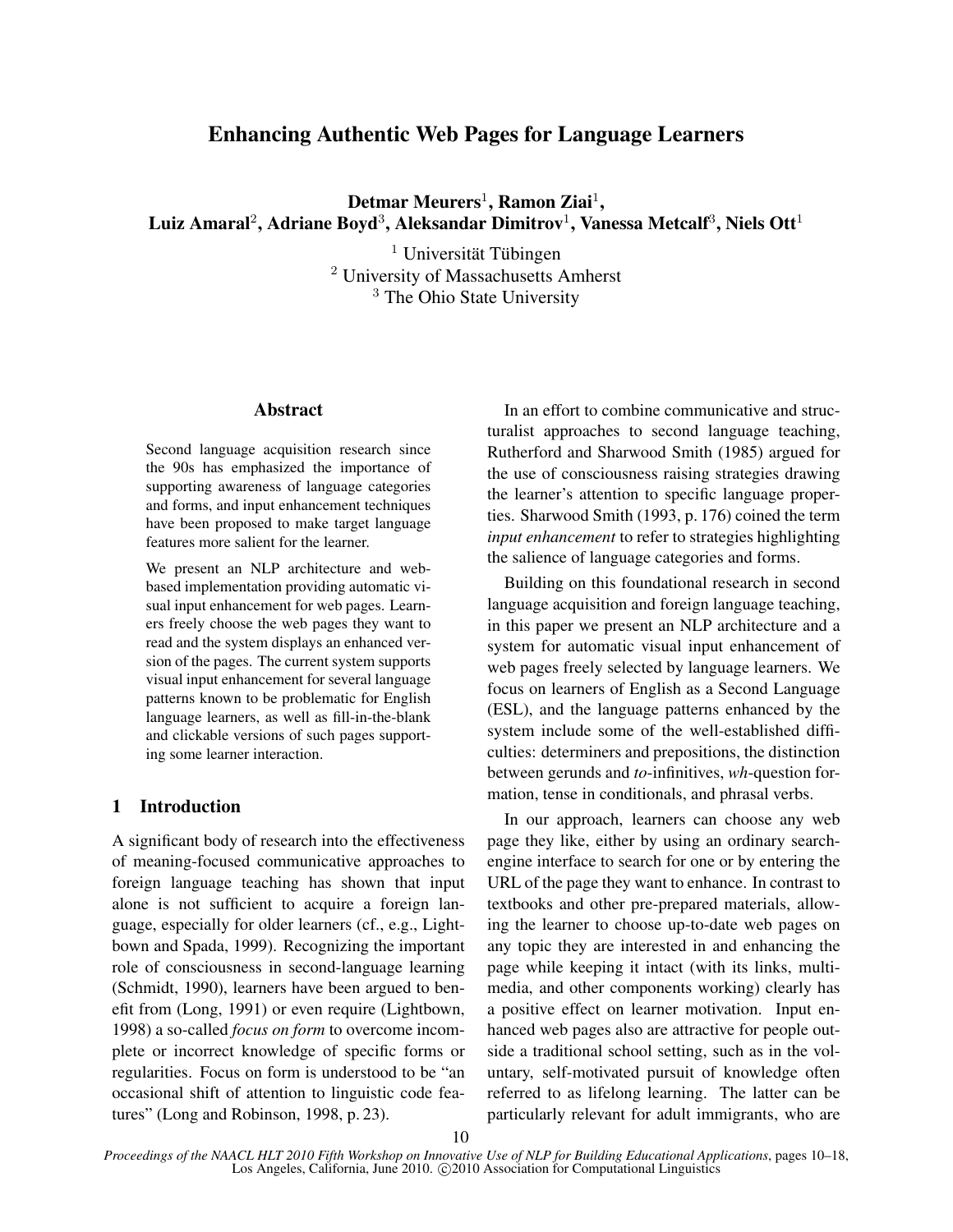already functionally living in the second language environment, but often stagnate in their second language acquisition and lack access or motivation to engage in language classes or other explicit language learning activities. Nevertheless, they do use the web to obtain information that is language-based and thus can be enhanced to also support language acquisition while satisfying information needs.

In terms of paper organization, in section 2 we first present the system architecture and in 2.1 the language phenomena handled, before considering the issues involved in evaluating the approach in 2.2. The context of our work and related approaches are discussed in section 3, and we conclude and discuss several avenues for future research in section 4.

## 2 The Approach

The WERTi system (*Working with English Real Texts interactively*) we developed follows a clientserver paradigm where the server is responsible for fetching the web page and enriching it with annotations, and the client then receives the annotated web page and transforms it into an enhanced version. The client here is a standard web browser, so on the learner's side no additional software is needed.

The system currently supports three types of input enhancement: i) color highlighting of the pattern or selected parts thereof, ii) a version of the page supporting identification of the pattern through clicking and automatic color feedback, and iii) a version supporting practice, such as a fill-in-the-blank version of the page with automatic color feedback.

The overall architecture is shown in Figure 1. Essentially, the automated input enhancement process consists of the following steps:

- 1. Fetch the page.
- 2. Find the natural language text portions in it.
- 3. Identify the targeted language pattern.
- 4. Annotate the web page, marking up the language patterns identified in the previous step.
- 5. Transform the annotated web page into the output by visually enhancing the targeted pattern or by generating interaction possibilities.

Steps 1–4 take place on the server side, whereas step 5 happens in the learner's browser.<sup>1</sup> As NLP is only involved in step 3, we here focus on that step.



Figure 1: Overall WERTi architecture. Grey components are the same for all patterns and activities, cf. section 2.1.

While the first prototype of the WERTi system<sup>2</sup> presented at CALICO (Amaral, Metcalf and Meurers, 2006) and EUROCALL (Metcalf and Meurers, 2006) was implemented in Python, the current system is Java-based, with all NLP being integrated in the UIMA framework (Ferrucci and Lally, 2004). UIMA is an architecture for the management and analysis of unstructured information such as text, which is built on the idea of referential annotation and can be seen as an NLP analysis counterpart to current stand-off encoding standards for annotated corpora (cf., e.g., Ide et al. 2000). The input

 $<sup>1</sup>$ As an alternative to the server-based fetching of web pages,</sup>

we are developing a Firefox plugin, leaving only the NLP up to the server. This increases compatibility with web pages using dynamically generated contents and special session handling.

 $^{2}$ http://purl.org/icall/werti-v1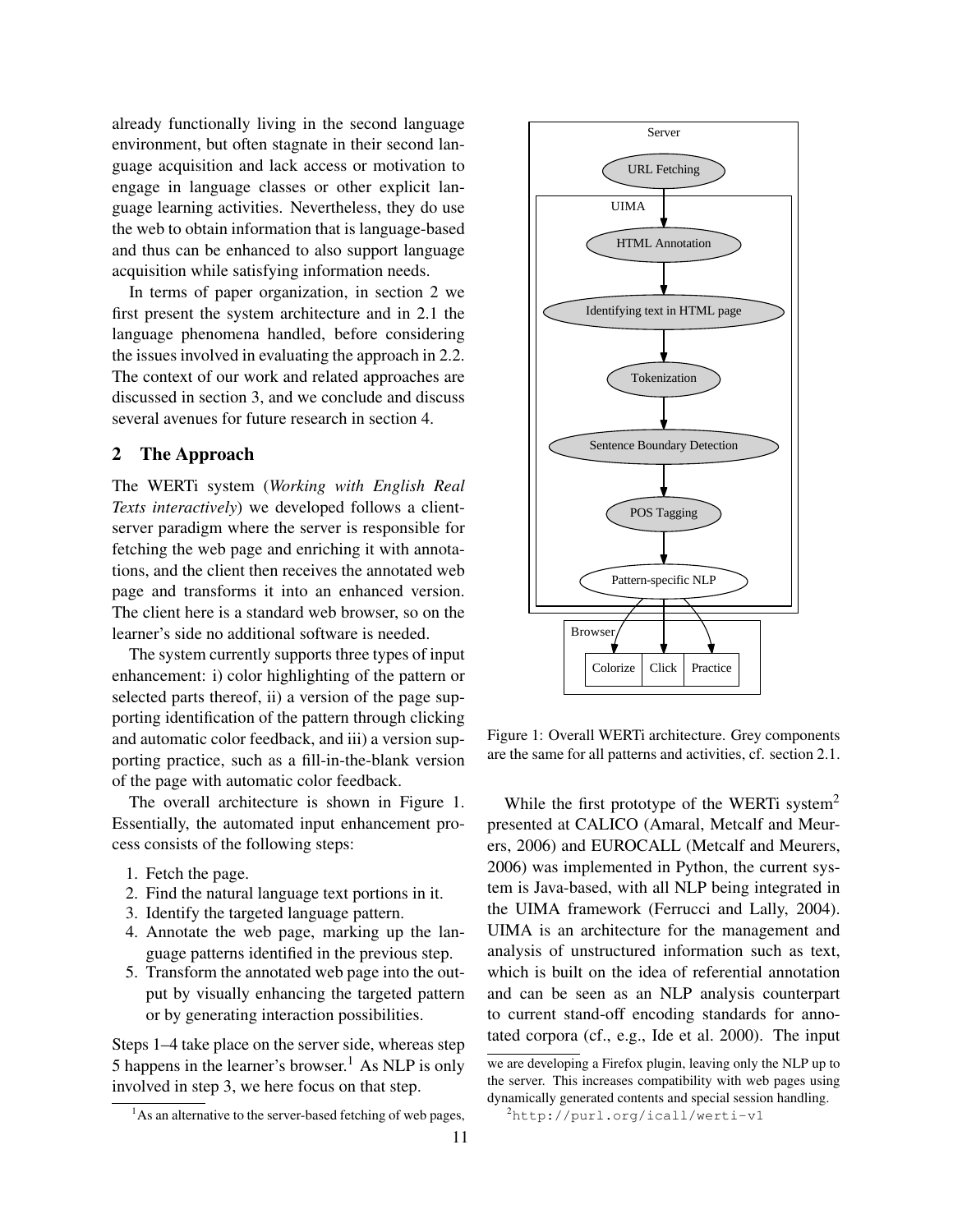can be monotonically enriched while passing from one NLP component to the next, using a flexible data repository common to all components (Götz and Suhre, 2004). Such annotation-based processing is particularly useful in the WERTi context, where keeping the original text intact is essential for displaying it in enhanced form.

A second benefit of using the UIMA framework is that it supports a flexible combination of individual NLP components into larger processing pipelines. To obtain a flexible approach to input enhancement in WERTi, we need to be able to identify and analyze phenomena from different levels of linguistic analysis. For example, lexical classes can be identified by a POS tagger, whereas other patterns to be enhanced require at least shallow syntactic chunking. The more diverse the set of phenomena, the less feasible it is to handle all of them within a single processing strategy or formalism. Using the UIMA framework, we can re-use the same basic processing (e.g., tokenizing, POS tagging) for all phenomena and still be able to branch into patternspecific NLP in a demand-driven way. Given that NLP components in UIMA include self-describing meta-information, the processing pipeline to be run can dynamically be obtained from the module configuration instead of being hard-wired into the core system. The resulting extensible, plugin-like architecture seems particularly well-suited for the task of visual input enhancement of a wide range of heterogeneous language properties.

Complementing the above arguments for the UIMA-based architecture of the current WERTi system, a detailed discussion of the advantages of an annotation-based, demand-driven NLP architecture for Intelligent Computer-Assisted Language Learning can be found in Amaral, Meurers, and Ziai (To Appear), where it is employed in an Intelligent Language Tutoring System.

### 2.1 Implemented Modules

The modules implemented in the current system handle a number of phenomena commonly judged as difficult for second language learners of English. In the following we briefly characterize each module, describing the nature of the language pattern, the required NLP, and the input enhancement results, which will be referred to as *activities*.

### Lexical classes

Lexical classes are the most basic kind of linguistic category we use for input enhancement. The inventory of lexical categories to be used and which ones to focus on should be informed by second language acquisition research and foreign language teaching needs. The current system focuses on functional elements such as prepositions and determiners given that they are considered to be particularly difficult for learners of English (cf. De Felice, 2008 and references therein).

We identify these functional elements using the LingPipe POS tagger (http://alias-i.com/ lingpipe) employing the Brown tagset (Francis and Kucera, 1979). As we show in section 2.2, the tagger reliably identifies prepositions and determiners in native English texts such as those expected for input enhancement.

The input enhancement used for lexical classes is the default set of activities provided by WERTi. In the simplest case, *Color*, all automatically identified instances in the web page are highlighted by coloring them; no learner interaction is required. This is illustrated by Figure 2, which shows the result of enhancing prepositions in a web page from the British



Figure 2: Screenshot of color activity for prepositions, cf. http://purl.org/icall/werti-color-ex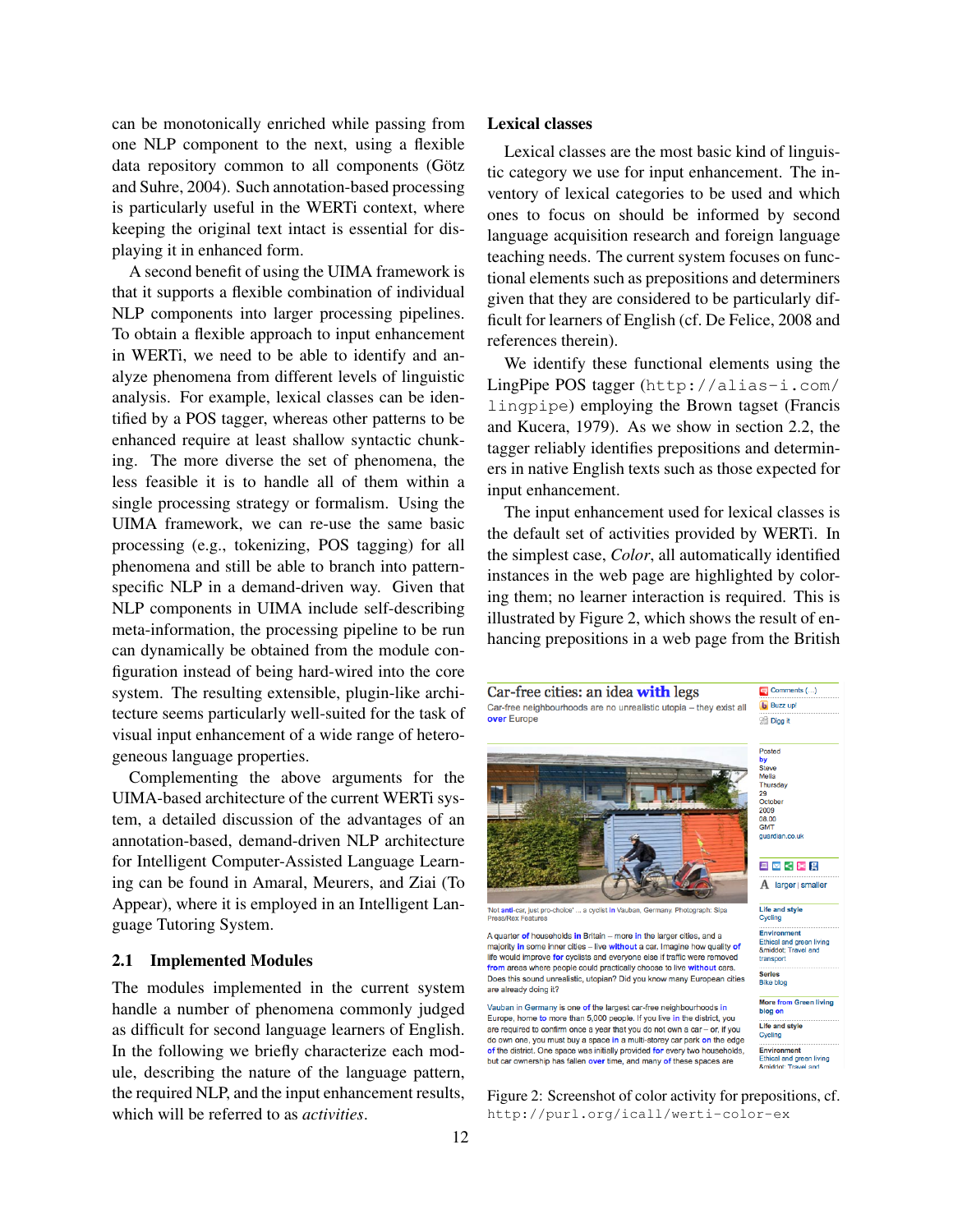newspaper The Guardian.<sup>3</sup>

In this and the following screenshots, links already present in the original web page appear in light blue (e.g., *Vauban in Germany*). This raises an important issue for future research, namely how to determine the best visual input enhancement for a particular linguistic pattern given a specific web page with its existing visual design features (e.g., boldfacing in the text or particular colors used to indicate links), which includes the option of removing or altering some of those original visual design features.

A more interactive activity type is *Click*, where the learner during reading can attempt to identify instances of the targeted language form by clicking on it. Correctly identified instances are colored green by the system, incorrect guesses red.

Thirdly, input can be turned into *Practice* activities, where in its simplest form, WERTi turns web pages into fill-in-the-blank activities and provides immediate color coded feedback for the forms entered by the learner. The system currently accepts only the form used in the original text as correct. In principle, alternatives (e.g., other prepositions) can also be grammatical and appropriate. The question for which cases equivalence classes of target answers can automatically be determined is an interesting question for future research.<sup>4</sup>

### Gerunds vs. *to*-infinitives

Deciding when a verb is required to be realized as a *to*-infinitive and when as a gerund *-ing* form can be difficult for ESL learners. Current school grammars teach students to look for certain lexical clues that reliably indicate which form to choose. Examples of such clues are prepositions such as *after* and *of*, which can only be followed by a gerund.

In our NLP approach to this language pattern, we use Constraint Grammar rules (Karlsson et al., 1995) on top of POS tagging, which allow for straightforward formulation of local disambiguation rules such as: "If an *-ing* form immediately follows the preposition *by*, select the gerund reading." Standard POS

tagsets for English contain a single tag for all *-ing* forms. In order to identify gerunds only, we introduce all possible readings for all *-ing* forms and wrote 101 CG rules to locally disambiguate them. The *to*-infinitives, on the other hand, are relatively easy to identify based on the surface form and require almost no disambiguation.

For the implementation of the Constraint Grammar rules, we used the freely available CG3 system.<sup>5</sup> While simple local disambiguation rules are sufficient for the pattern discussed here, through iterative application of rules, Constraint Grammar can identify a wide range of phenomena without the need to provide a full grammatical analysis.

The *Color* activity resulting from input enhancement is similar to that for lexical classes described above, but the system here enhances both verb forms and clue phrases. Figure 3 shows the system highlighting gerunds in orange, infinitives in purple, and clue phrases in blue.

"The government says it is expanding access to university, but they are actually blocking people's aspirations and betraying a generation."

The government was forced to cap student numbers after discovering a £200m black hole in the university financing budget at the end of last year. Labour was accused of abandoning its pledge to expand higher education, addingpressure to a growing debate about how to fund the growing number of young people who want to do a degree. The government is due to announce a review of student finance.

The massive increase in applicants has put a strain on the university system this year, with one university forced to convert single bedrooms in halls into doubles, and others putting students up in hotels.

Figure 3: Color activity for gerunds vs. *to*-infinitives, cf. http://purl.org/icall/werti-color-ex2

For the *Click* activity, the web page is shown with colored gerund and *to*-infinitival forms and the learner can click on the corresponding clue phrases.

For the *Practice* activity, the learner is presented with a fill-in-the-black version of the web page, as in the screenshot in Figure 4. For each blank, the learner needs to enter the gerund or *to*-infinitival form of the base form shown in parentheses.

## *Wh*-questions

Question formation in English, with its particular word order, constitutes a well-known challenge for second language learners and has received significant attention in the second language acquisi-

<sup>&</sup>lt;sup>3</sup>Given the nature of the input enhancement using colors, the highlighting in the figure is only visible in a color printout.

<sup>&</sup>lt;sup>4</sup>The issue bears some resemblance to the task of identifying paraphrases (Androutsopoulos and Malakasiotis, 2009) or classes of learner answers which differ in form but are equivalent in terms of meaning (Bailey and Meurers, 2008).

<sup>5</sup>http://beta.visl.sdu.dk/cg3.html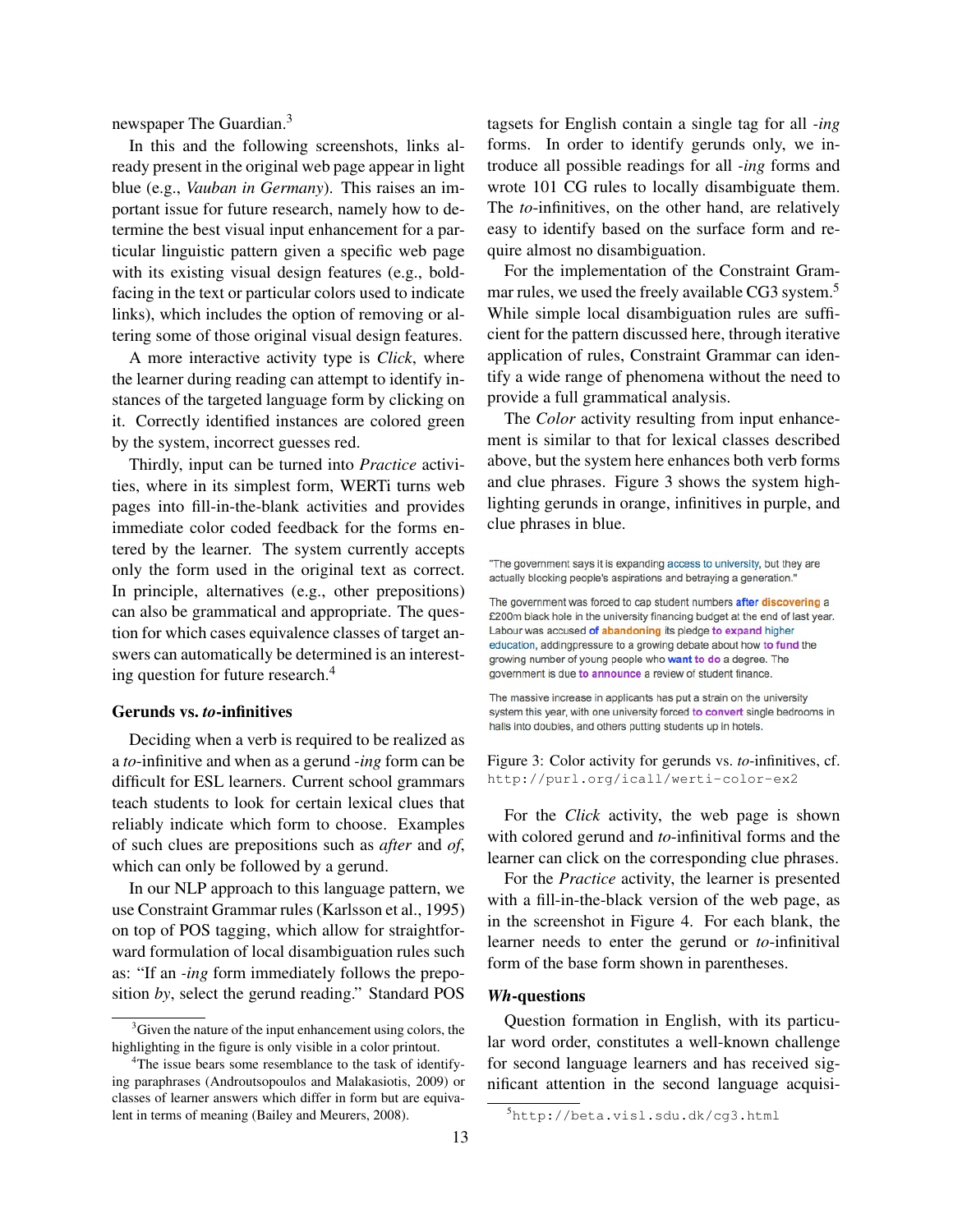"The government says it is expanding access to university, but they are actually blocking people's aspirations and betraying a generation."

The government was forced to cap student numbers after [  $|2|$ (discover) a £200m black hole in the university financing budget at the end of last year. Labour was accused of ? (abandon) its pledge to expand higher education, addingpressure to a growing debate about how to fund the growing number of young people who want ? (do) a degree. The government is due to announce a review of student finance.

The massive increase in applicants has put a strain on the university system this year, with one university forced to convert single bedrooms in halls into doubles, and others putting students up in hotels.

Figure 4: Practice activity for gerunds vs. *to*-infinitives, cf. http://purl.org/icall/werti-cloze-ex

tion literature (cf., e.g., White et al., 1991; Spada and Lightbown, 1993). Example (1) illustrates the use of *do*-support and subject-aux inversion in *wh*questions as two aspects challenging learners.

## (1) *What* do you think it takes to be successful?

In order to identify the *wh*-question patterns, we employ a set of 126 hand-written Constraint Grammar rules. The respective *wh*-word acts as the lexical clue to the question as a whole, and the rules then identify the subject and verb phrase based on the POS and lexical information of the local context.

Aside from the *Color* activity highlighting the relevant parts of a *wh*-question, we adapted the other activity types to this more complex language pattern. The *Click* activity prompts learners to click on either the subject or the verb phrase of the question. The *Practice* activity presents the words of a *wh*-question in random order and requires the learner to rearrange them into the correct one.

## **Conditionals**

English has five types of conditionals that are used for discussing hypothetical situations and possible outcomes. The tenses used in the different conditional types vary with respect to the certainty of the outcome as expressed by the speaker/writer. For example, one class of conditionals expresses high certainty and uses present tense in the *if*-clause and future in the main clause, as in example (2).

#### (2) If the rain *continues*, we *will* return home.

The recognition of conditionals is approached using a combination of shallow and deep methods. We first look for lexical triggers of a conditional, such as

the word *if* at the beginning of a sentence. This first pass serves as a filter to the next, more expensive processing step, full parsing of the candidate sentences using Bikel's statistical parser (Bikel, 2002). The parse trees are then traversed to identify and mark the verb forms and the trigger word.

For the input enhancement, we color all relevant parts of a conditional, namely the trigger and the verb forms. The *Click* activity for conditionals requires the learner to click on exactly these parts. The *Practice* activity prompts users to classify the conditional instances into the different classes.

### Phrasal verbs

Another challenging pattern for English language learners are phrasal verbs consisting of a verb and either a preposition, an adverb or both. The meaning of a phrasal verb often differs considerably from that of the underlying verb, as in (3) compared to (4).

- (3) He *switched* the glasses without her noticing.
- (4) He *switched off* the light before he went to bed.

This distinction is difficult for ESL learners, who often confuse phrasal and non-phrasal uses.

Since this is a lexical phenomenon, we approached the identification of phrasal verbs via a database lookup in a large online collection of verbs known to occur in phrasal form.<sup>6</sup> In order to find out about noun phrases and modifying adverbs possibly occurring in between the verb and its particles, we run a chunker and use this information in specifying a filter for such intervening elements.

The visual input enhancement activities targeting phrasal verbs are the same as for lexical classes, with the difference that for the *Practice* activity, learners have to fill in only the particle, not the particle and the main verb, since otherwise the missing contents may be too difficult to reconstruct. Moreover, we want the activity to focus on distinguishing phrasal from non-phrasal uses, not verb meaning in general.

## 2.2 Evaluation issues

The success of a visual input enhancement approach such as the one presented in this paper depends on a number of factors, each of which can in principle

<sup>6</sup>http://www.usingenglish.com/reference/ phrasal-verbs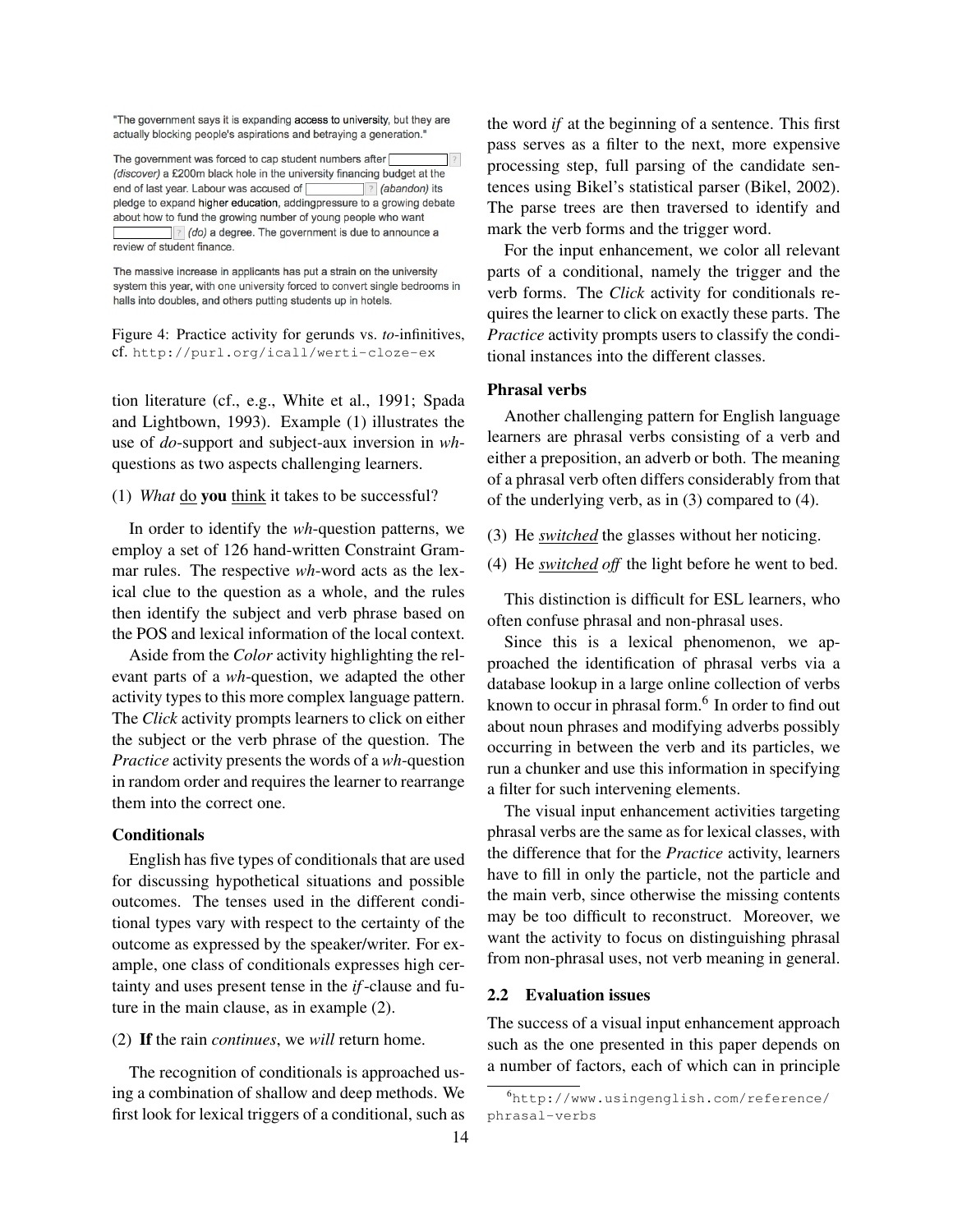be evaluated. The fundamental but as far as we are aware unanswered question in second language acquisition research is for which language categories, forms, and patterns input enhancement can be effective. As Lee and Huang (2008) show, the study of visual input enhancement sorely needs more experimental studies. With the help of the WERTi system, which systematically produces visual input enhancement for a range of language properties, it becomes possible to conduct experiments in a real-life foreign language teaching setting to test learning outcomes<sup>7</sup> with and without visual input enhancement under a wide range of parameters. Relevant parameters include the linguistic nature of the language property to be enhanced as well as the nature of the input enhancement to be used, be it highlighting through colors or fonts, engagement in different types of activities such as clicking, entering fill-in-the-blank information, reordering language material, etc.

A factor closely related to our focus in this paper is the impact of the quality of the NLP analysis.<sup>8</sup> For a quantitative evaluation of the NLP, one significant problem is the mismatch between the phenomena focused on in second language learning and the available gold standards where these phenomena are actually annotated. For example, standard corpora such as the Penn Treebank contain almost no questions and thus do not constitute a useful gold standard for *wh*-question identification. Another problem is that some grammatical distinctions taught to language learners are disputed in the linguistic literature. For example, Huddleston and Pullum (2002, p. 1120) eliminate the distinction between gerunds and present participles, combining them into a class called "gerund-participle". And in corpus annotation practice, gerunds are not identified as a class by the tagsets used to annotate large corpora, making it unclear what gold standard our gerund identification component should be evaluated against.

While the lack of available gold standards means that a quantitative evaluation of all WERTi modules is beyond the scope of this paper, the determiner and preposition classes focused on in the lexical classes module can be identified using the standard CLAWS-7 or Brown tagsets, for which goldstandard corpora are available. We thus decided to evaluate this WERTi module against the BNC Sampler Corpus (Burnard, 1999), which contains a variety of genres, making it particularly appropriate for evaluating a tool such as WERTi, which learners are expected to use with a wide range of web pages as input. The BNC Sampler corpus is annotated with the fine-grained CLAWS-7 tagset $9$ where, e.g., prepositions are distinguished from subordinating conjunctions. By mapping the relevant POS tags from the CLAWS-7 tagset to the Brown tagset used by the LingPipe tagger as integrated in WERTi, it becomes possible to evaluate WERTi's performance for the specific lexical classes focused on for input enhancement, prepositions and determiners. For prepositions, precision was 95.07% and recall 90.52% while for determiners, precision was 97.06% with a recall of 94.07%.

The performance of the POS tagger on this reference corpus thus seems to be sufficient as basis for visual input enhancement, but the crucial question naturally remains whether identification of the target patterns is reliable in the web pages that language learners happen to choose. For a more precise quantitative study, it will thus be important to try the system out with real-life users in order to identify a set of web pages which can constitute an adequate test set. Interestingly, which web pages the users choose depends on the search engine front-end we provide for them. As discussed under outlook in section 4, we are exploring the option to implicitly guide them towards web pages containing enough instances of the relevant language patterns in text at the appropriate reading difficulty.

## 3 Context and related work

Contextualizing our work, one can view the automatic visual input enhancement approach presented here as an enrichment of Data-Driven Learning (DDL). Where DDL has been characterized as an "attempt to cut out the middleman [the teacher] as far as possible and to give the learner direct access to the data" (Boulton 2009, p. 82, citing Tim Johns), in visual input enhancement the learner stays in con-

 $\alpha$ <sup>7</sup>Naturally, online measures of noticing, such as eye tracking or Event-Related Potentials (ERP) would also be relevant.

<sup>&</sup>lt;sup>8</sup>The processing time for the NLP analysis as other relevant aspect is negligible for most of the activities presented here.

<sup>9</sup>http://www.natcorp.ox.ac.uk/docs/ c7spec.html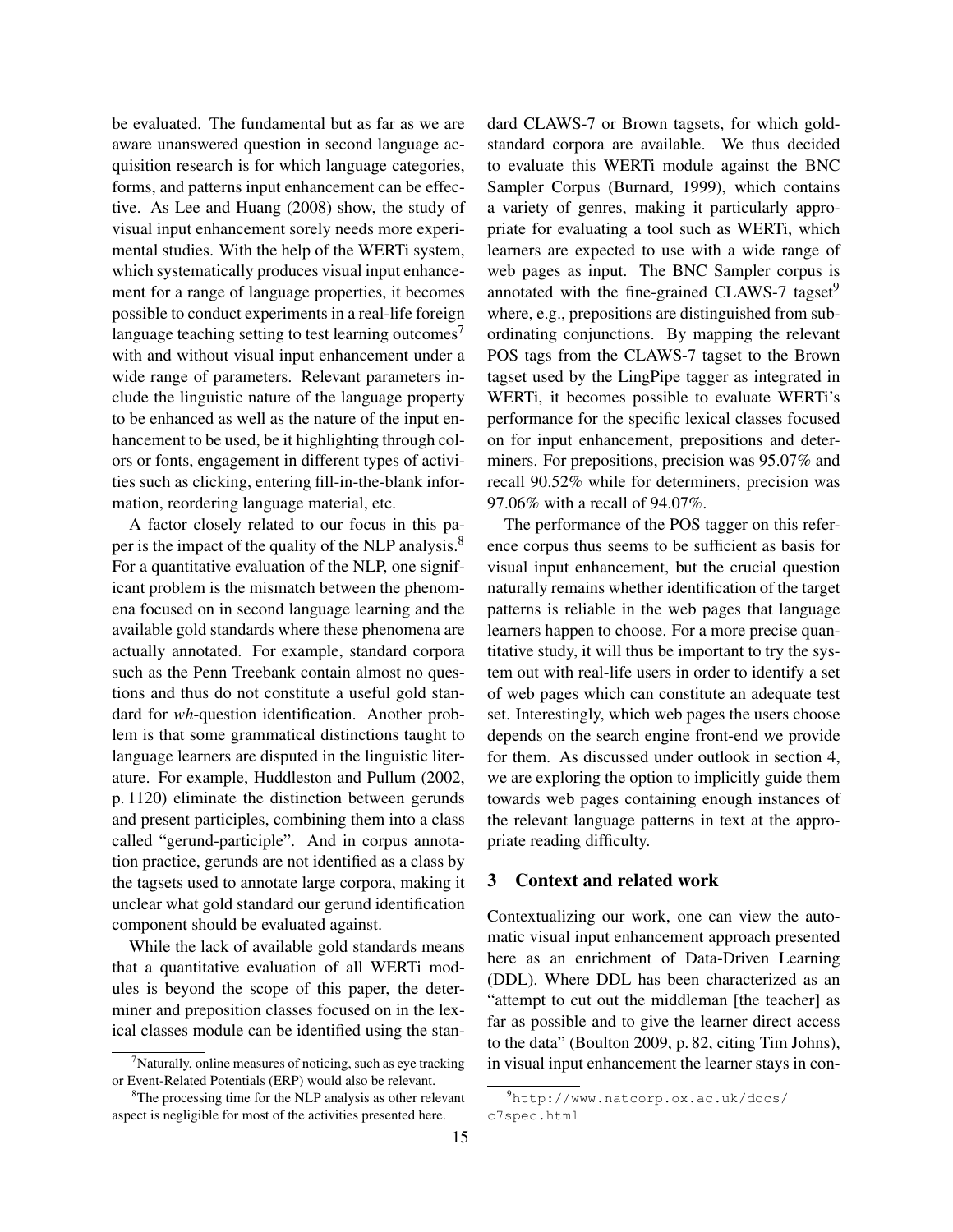trol, but the NLP uses 'teacher knowledge' about relevant and difficult language properties to make those more prominent and noticeable for the learner.

In the context of Intelligent Computer-Assisted Language Learning (ICALL), NLP has received most attention in connection with Intelligent Language Tutoring Systems, where NLP is used to analyze learner data and provide individual feedback on that basis (cf. Heift and Schulze, 2007). Demands on such NLP are high given that it needs to be able to handle learner language and provide high-quality feedback for any sentence entered by the learner.

In contrast, visual input enhancement makes use of NLP analysis of authentic, native-speaker text and thus applies the tools to the native language they were originally designed and optimized for. Such NLP use, which we will refer to as Authentic Text ICALL (ATICALL), also does not need to be able to correctly identify and manipulate all instances of a language pattern for which input enhancement is intended. Success can be incremental in the sense that any visual input enhancement can be beneficial, so that one can focus on enhancing those instances which can be reliably identified in a text. In other words, for ATICALL, precision of the NLP tools is more important than recall. It is not necessary to identify and enhance all instances of a given pattern as long as the instances we do identify are in fact correct, i.e., true positives. As the point of our system is to enhance the reading experience by raising language awareness, pattern occurrences we do not identify are not harmful to the overall goal. $^{10}$ 

We next turn to a discussion of some interesting approaches in two closely related fields, exercise generation and reading support tools.

## 3.1 Exercise Generation

Exercise generation is widely studied in CALL research and some of the work relates directly to the input enhancement approach presented in this paper. For instance, Antoniadis et al. (2004) describe the plans of the MIRTO project to support "gap-filling" and "lexical spotting" exercises in combination with a corpus database. However, MIRTO seems to focus on a general architecture supporting instructordetermined activity design. Visual input enhancement or language awareness are not mentioned. The VISL project (Bick, 2005) offers games and visual presentations in order to foster knowledge of syntactic forms and rules, and its KillerFiller tool can create slot-filler exercises from texts. However, Killer-Filler uses corpora and databases as the text base and it presents sentences in isolation in a testing setup. In contrast to such exercise generation systems, we aim at enhancing the reader's second language input using the described web-based mash-up approach.

## 3.2 Reading Support Tools

Another branch of related approaches consists of tools supporting the reading of texts in a foreign language. For example, the Glosser-RuG project (Nerbonne et al., 1998) supports reading of French texts for Dutch learners with an online, context-dependent dictionary, as well as morphological analysis and examples of word use in corpora. A similar system, focusing on multi-word lexemes, was developed in the COMPASS project (Breidt and Feldweg, 1997). More recently, the ALPHEIOS project<sup>11</sup> has produced a system that can look up words in a lexicon and provide aligned translations. While such lexicon-based tools are certainly useful to learners, they rely on the learner asking for help instead of enhancing specific structures from the start and thus clearly differ from our approach.

Finally, the REAP project<sup>12</sup> supports learners in searching for texts that are well-suited for providing vocabulary and reading practice (Heilman et al., 2008). While it differs in focus from the visual input enhancement paradigm underlying our approach, it shares with it the emphasis on providing the learner with authentic text in support of language learning.

## 4 Conclusion and Outlook

In this paper we presented an NLP architecture and a concrete system for the enhancement of authentic web pages in order to support language awareness in ESL learners. The NLP architecture is flexible enough to integrate any processing approach that lends itself to the treatment of the language phe-

<sup>&</sup>lt;sup>10</sup>While identifying all instances of a pattern indeed is not crucial in this context, representativeness remains relevant to some degree. Where only a skewed subset of a pattern is highlighted, learners may not properly conceptualize the pattern.

<sup>11</sup>http://alpheios.net

<sup>12</sup>http://reap.cs.cmu.edu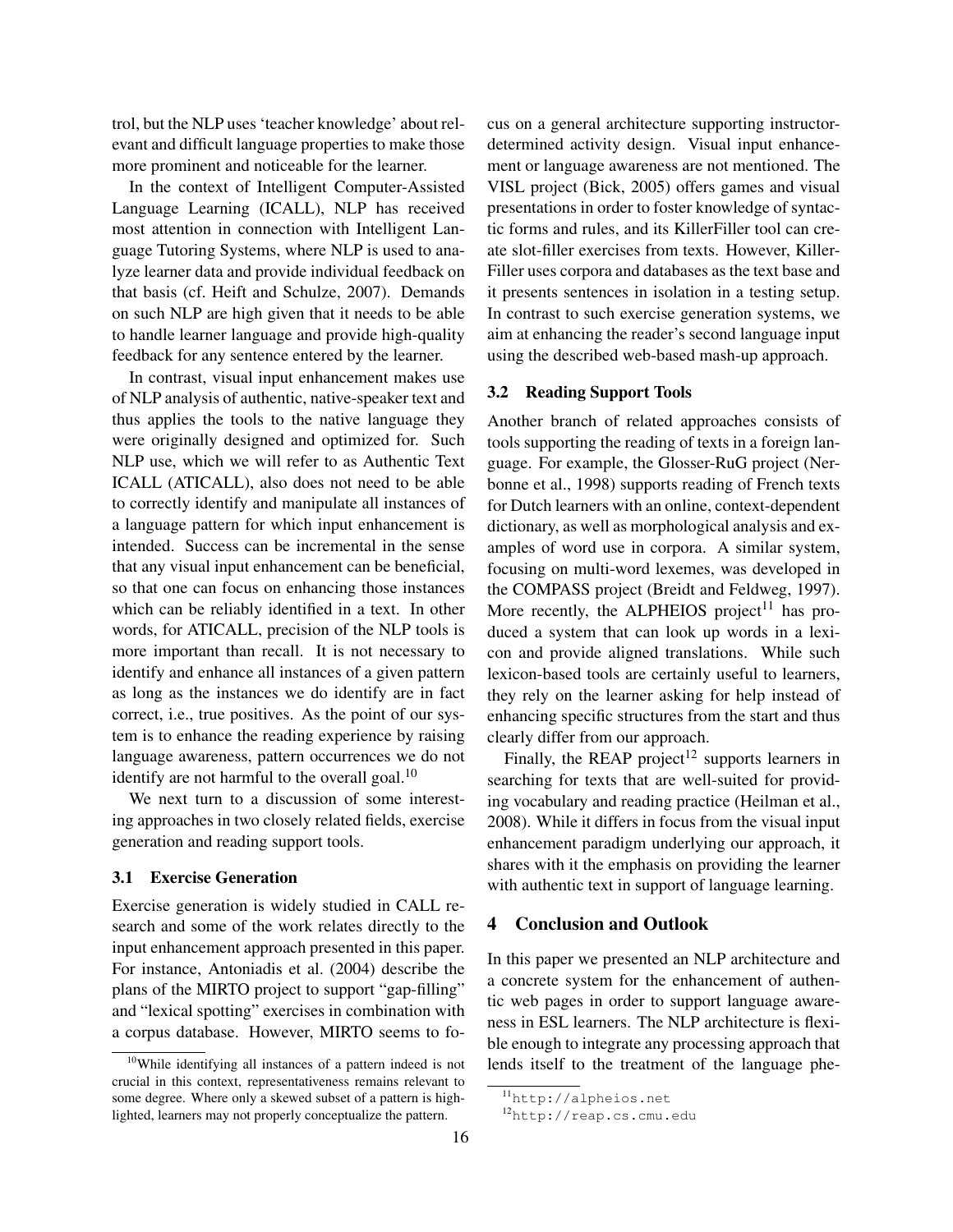nomenon in question, without confining the developer to a particular formalism. The WERTi system illustrates this with five language patterns typically considered difficult for ESL learners: lexical classes, gerunds vs. *to*-infinitives, *wh*-questions, conditionals and phrasal verbs.

Looking ahead, we already mentioned the fundamental open question where input enhancement can be effective in section 2.2. A system such as WERTi, systematically producing visual input enhancement, can help explore this question under a wide range of parameters in a real-life language teaching setting. A more specific future research issue is the automatic computation of equivalence classes of target forms sketched in section 2.1. Not yet mentioned but readily apparent is the goal to integrate more language patterns known to be difficult for language learners into WERTi (e.g., active/passive, tense and aspect distinctions, relative clauses), and to explore the approach for other languages, such as German.

A final important avenue for future research concerns the starting point of the system, the step where learners search for a web page they are interested in and select it for presentation with input enhancement. Enhancing of patterns presupposes that the pages contain instances of the pattern. The less frequent the pattern, the less likely we are to find enough instances of it in web pages returned by the standard web search engines typically used by learners to find pages of interest to them. The issue is related to research on providing learners with texts at the right level of reading difficulty (Petersen, 2007; Miltsakaki and Troutt, 2008), but the focus for us is on ensuring that texts which include instances of the specific language pattern targeted by a given input enhancement are ranked high in the search results. Ott (2009) presents a search engine prototype which, in addition to the content-focused documentterm information and traditional readability measures, supports indexing based on a more general notion of a text model into which the patterns relevant to input enhancement can be integrated – an idea we are exploring further (Ott and Meurers, Submitted).

## Acknowledgments

We benefited from the feedback we received at CALICO 06, EUROCALL 06, and the ICALL

course<sup>13</sup> at ESSLLI 09, where we discussed our work on the Python-based WERTi prototype. We would like to thank Chris Hill and Kathy Corl for their enthusiasm and encouragement. We are grateful to Magdalena Leshtanska, Emma Li, Iliana Simova, Maria Tchalakova and Tatiana Vodolazova for their good ideas and WERTi module contributions in the context of a seminar at the University of Tübingen in Summer 2008. Last but not least, the paper benefited from two helpful workshop reviews.

## References

- Luiz Amaral, Vanessa Metcalf, and Detmar Meurers. 2006. Language awareness through re-use of NLP technology. Presentation at the CALICO Workshop on *NLP in CALL – Computational and Linguistic Challenges*, May 17, 2006. University of Hawaii. http://purl.org/dm/handouts/ calico06-amaral-metcalf-meurers.pdf.
- Luiz Amaral, Detmar Meurers, and Ramon Ziai. To Appear. Analyzing learner language: Towards a flexible NLP architecture for intelligent language tutors. *Computer-Assisted Language Learning*. http://purl.org/dm/papers/ amaral-meurers-ziai-10.html.
- Ion Androutsopoulos and Prodromos Malakasiotis. 2009. A survey of paraphrasing and textual entailment methods. Technical report, NLP Group, Informatics Dept., Athens University of Economics and Business, Greece. http://arxiv.org/abs/0912.3747.
- Georges Antoniadis, Sandra Echinard, Olivier Kraif, Thomas Lebarbé, Mathieux Loiseau, and Claude Ponton. 2004. NLP-based scripting for CALL activities. In *Proceedings of the COLING Workshop on eLearning for CL and CL for eLearning*, Geneva.
- Stacey Bailey and Detmar Meurers. 2008. Diagnosing meaning errors in short answers to reading comprehension questions. In (Tetreault et al., 2008), pages 107–115.
- Eckhard Bick. 2005. Grammar for fun: IT-based grammar learning with VISL. In P. Juel, editor, *CALL for the Nordic Languages*, pages 49–64. Samfundslitteratur, Copenhagen.
- Daniel M. Bikel. 2002. Design of a multi-lingual, parallel-processing statistical parsing engine. In *Proceedings of the Second Int. Conference on Human Language Technology Research*, San Francisco.
- Alex Boulton. 2009. Data-driven learning: Reasonable fears and rational reassurance. *Indian Journal of Applied Linguistics*, 35(1):81–106.

<sup>13</sup>http://purl.org/dm/09/esslli/